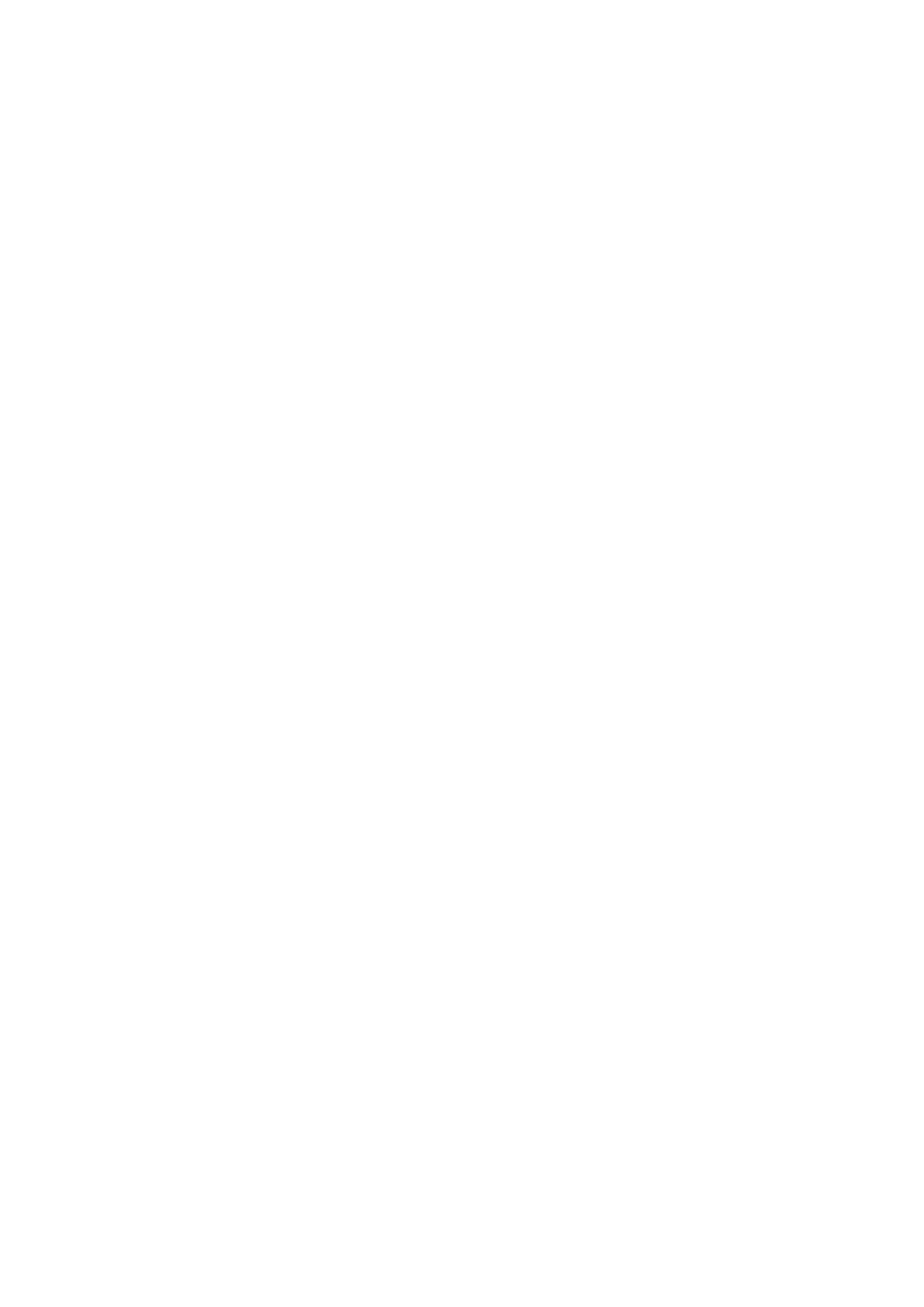## TURKISH BROKERAGE INDUSTRY 2013 SEMIANNUAL REVIEW

**Edited by** Alparslan Budak Ekin Fıkırkoca

> **Written by** Bora Eralp Ozan Doğan

Print: Printcenter

Istanbul, October 2013

TSPAKB Publication No. 67

ISBN-978-975-6483-45-9

For online version please visit TSPAKB's website at www.tspakb.org.tr.

This report has been prepared by TSPAKB for information purposes only. TSPAKB exerts maximum effort to ensure that the information published in this report is obtained from reliable sources, is up-to-date and accurate. However, TSPAKB can not guarantee the accuracy, adequacy or integrity of the data or information. Information, comments and recommendations should not be construed as investment advice. TSPAKB does not accept any responsibility for any losses or damages that could result from the use of any information in this report. This report may be used without prior permission, provided that it is appropriately quoted.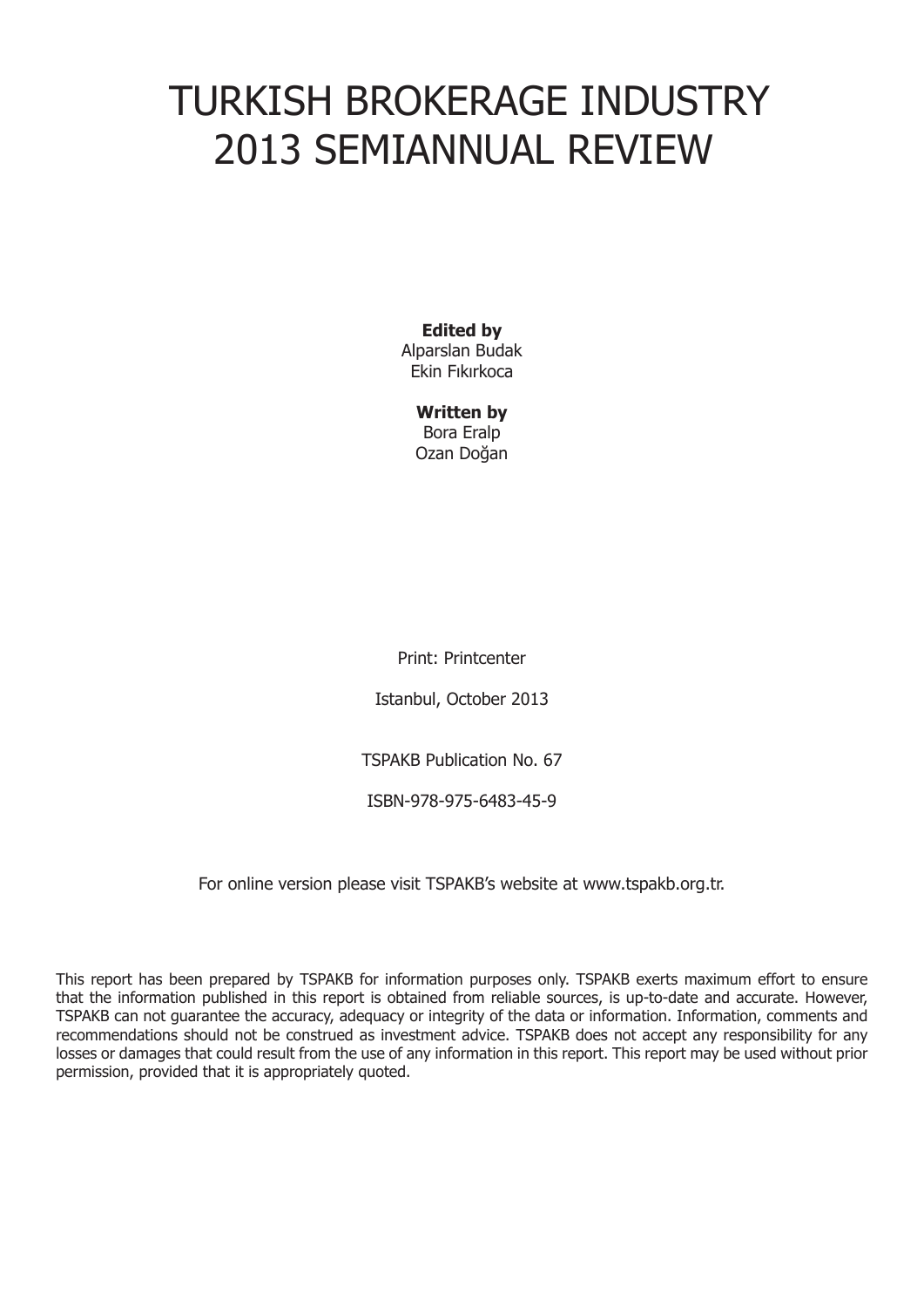### ABBREVIATIONS

| <b>Term</b>      | <b>Definition</b>                                                     |
|------------------|-----------------------------------------------------------------------|
| <b>CBRT</b>      | Central Bank of the Republic of Turkey                                |
| <b>CMB</b>       | Capital Markets Board                                                 |
| <b>CRA</b>       | <b>Central Securities Depository</b>                                  |
| <b>IFRS</b>      | International Financial Reporting Standards                           |
| <b>MCap</b>      | <b>Market Capitalization</b>                                          |
| <b>OTC</b>       | Over-the-Counter                                                      |
| <b>PMC</b>       | Pension Monitoring Center                                             |
| <b>Takasbank</b> | Istanbul Settlement and Custody Bank                                  |
| TL               | <b>Turkish Lira</b>                                                   |
| <b>TSPAKB</b>    | The Association of Capital Market Intermediary Institutions of Turkey |
| <b>TurkDex</b>   | <b>Turkish Derivatives Exchange</b>                                   |
| <b>WFE</b>       | World Federation of Exchanges                                         |
| $Y-t-d$          | Year-to-Date                                                          |
| $Y$ -o-y         | Year-on-Year                                                          |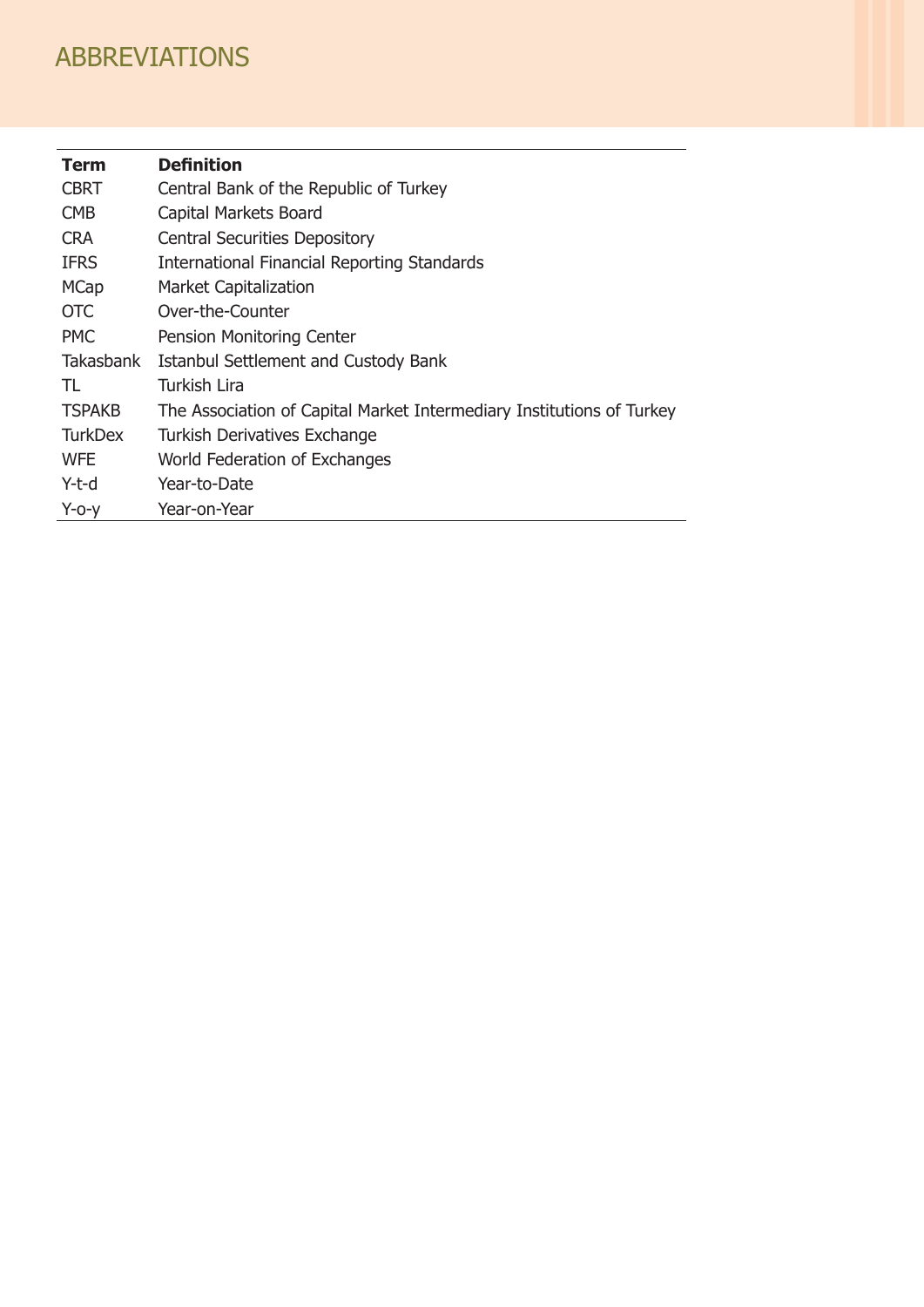### TABLE OF CONTENTS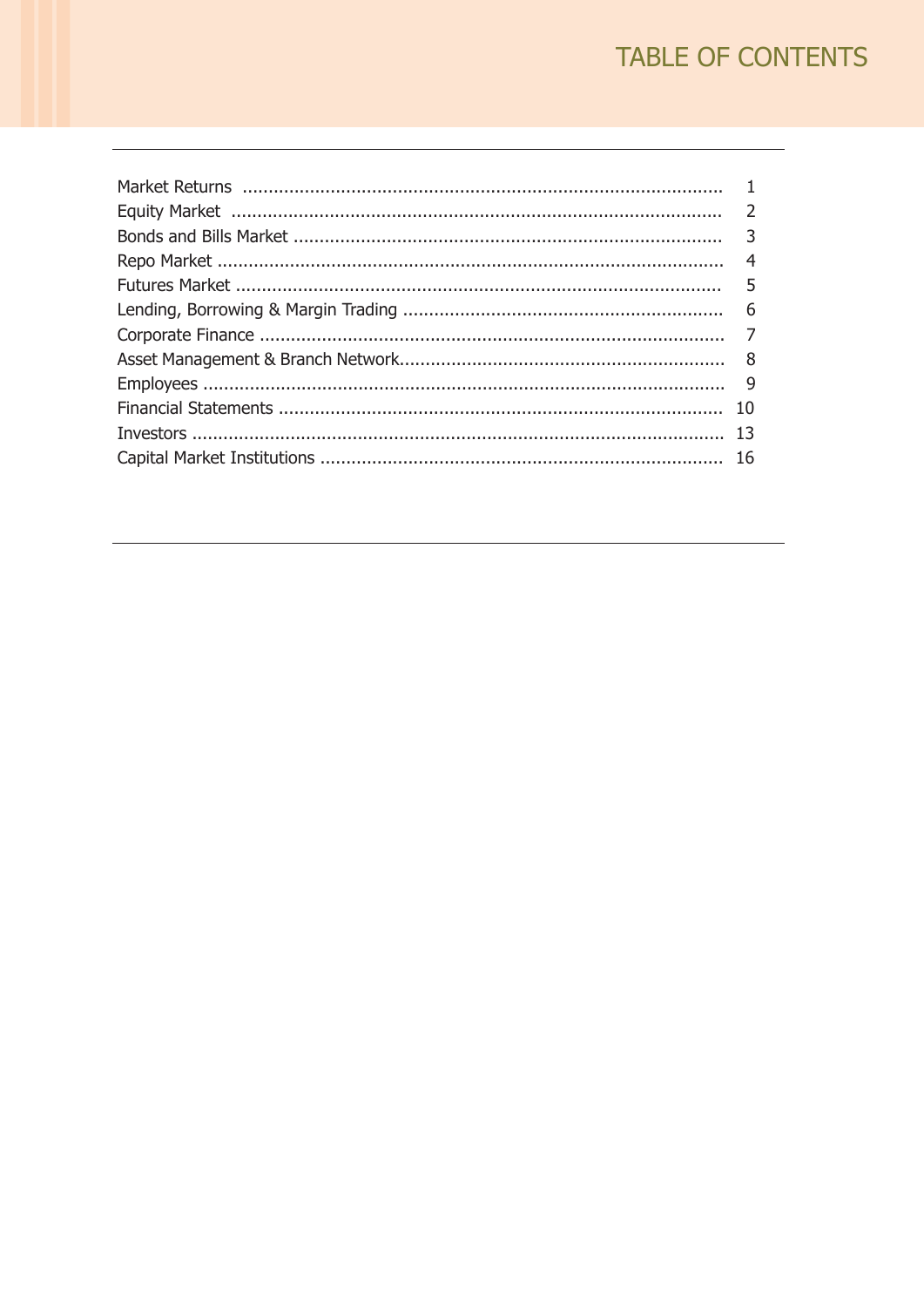#### MARKET RETURNS EQUITY MARKET RETURNS



**BIST-100 Index & Trading Volume** Points Trading Volume BIST-100 (TL) Mn. \$ 100,000 3,600 90,000 3,000 80,000 IJ 2,400 70,000 60,000 1,800 50,000 1,200 40,000 600 30,000 20,000  $\Omega$ 2010/04 2012/05 2012/08 2012/11 2010/06 2010/09 2010/12 2011/03 2011/06 2011/09 2011/12 2012/02 2013/02 2013/05 2010/01 Source: Borsa Istanbul



Moderate growth expectations in developed countries coupled with fading sovereign debt problems in the European Union dominated the markets in the first half of 2013. This trend resulted in capital outflows from emerging countries to developed countries. In the same period, BIST-100 Index decreased by 10% in US\$ terms.

BIST-100 Index ended the first half of 2013 at 76.300 points by a 3% loss in TL terms, after hitting its all-time high level in May. In US\$ terms, BIST-100 Index lost 10% with the depreciation of the Turkish Lira. A downward trend was observed in the other emerging markets as well, as the US central bank announced that it would reduce its bond purchases in view of more optimistic expectations regarding the US economy.

While the index declined, the average daily trading volume increased by 29% to US\$ 1.8 billion in 1H13 from US\$ 1.4 billion in 1H12.

After increasing to above 10% by the end of the year 2011 with the Central Bank's tighter monetary policy, the benchmark interest rate started to decline in 2013 in parallel to CBRT's policy mix aiming at financial stability amidst rising global capital inflows. The benchmark interest rate declined to around 5% in May 2013. However, rates went up sharply to 8% in June with the Fed's tapering announcement.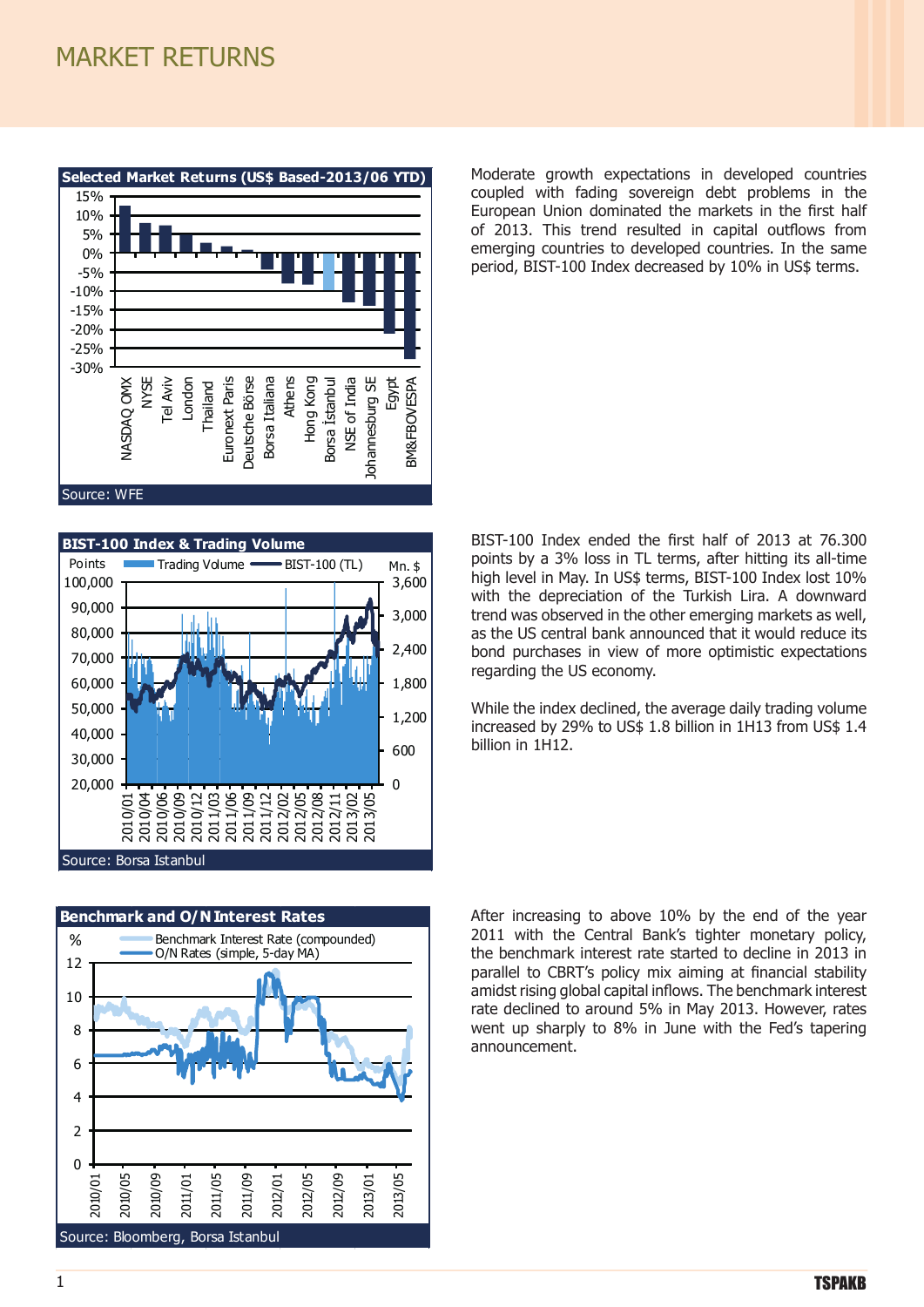





In Turkey, only brokerage firms are allowed to trade equities. The following analysis covers only the operations of brokerage firms unless otherwise specified.

After the contraction caused by the global financial crisis, the equity trading volume recovered in 2010. However, trading volume later decreased to US\$ 349 billion in 2012. In the 1H13, equity trading volume rose by 32% y-o-y. 89 brokerage firms traded in the equity market and the first 10 of them generated half of the total volume.

Domestic investors generated 80% of the equity trading in 1H13. This is the lowest level since 2008. On the other hand, domestic individuals continue to drive the market liquidity with a 59% share. These investors held around only one-fifth of the free float, as of end 1H13. Volume share of domestic corporations and institutional investors are above 10% each.

The share of foreign investors in the trading volume retreated to 13% in 2010 as the global financial crisis deepened until 2010. This ratio rose to 20% in 1H13 from 17% in 1H12. Foreign corporations, which mainly refer to foreign banks and brokerage firms, created 16% of the trading volume. Foreign institutionals, which hold 36% of the free float, had only 4% share in total turnover.

Department breakdown of the trading volume shows the channels through which trading is done. Domestic sales refer to the headquarters of the brokerage firms. Branches are owned by the brokerage firms. Bank branches show the order flow from banks. In the previous investor breakdown section, mutual funds are included in the institutional investors group and proprietary trading is included in corporations.

The share of internet declined in the last year although it is still the major channel of equity trading with a 22% of total share in 2013. Domestic sales, representing the headquarters of the brokerage firms, generated 21% of the total turnover, the same as last year. Around one third of the trading volume was done through branches and bank branches.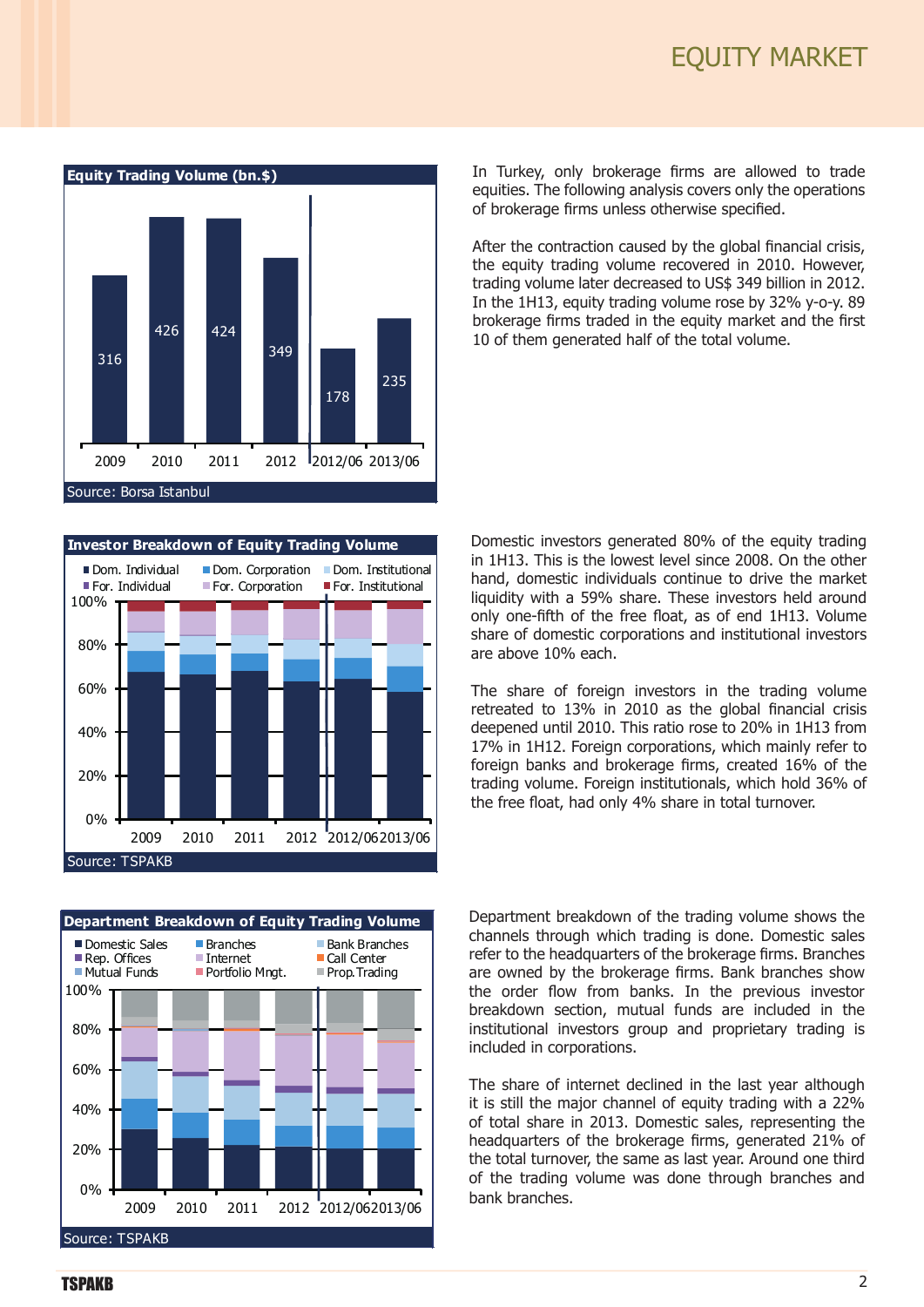#### BONDS & BILLS MARKET







In the fixed income market, both brokerage firms and banks are authorized to trade. Figures in this section represent the sum of public and corporate bonds and bills, traded at Borsa Istanbul and OTC markets. Although the corporate bond market revived recently, it has only 2% share in the total fixed income volume.

The figures on the chart show the trading volume of financial intermediaries. It excludes the transactions by the CBRT (Central Bank of Republic of Turkey) and Takasbank (Settlement and Custody Bank). In 1H13, bonds trading volume of intermediaries increased by 60% to US\$ 690 billion. The share of OTC transactions increased to 63% in 1H13, from 57% in 2012.

51 brokerage firms and 40 banks traded bonds and bills in 1H13. First 5 of them generated 60% of total volume. Brokerage firms have 6% share in the bonds and bills market.

The breakdown of trading volume, in terms of departments and investor categories, includes the brokerage firms' figures only.

99% of bonds and bills trading volume of brokerage firms was generated by domestic investors. Domestic institutional investors, which represent mutual funds, investment trusts and pension funds, is the leading group, making 84% of total trading volume. Domestic corporations, mainly reflecting the proprietary trading of brokerage firms, generated 14% of bonds trading volume.

The share of foreign investors' bonds and bills trading decreased by 6% points to nearly 1% in 1H13. A brokerage firm, which generated almost all of the trading volume of foreign corporations in 1H12, has not done any transactions with foreign investors during 1H13.

Domestic sales, mutual funds and proprietary trading cover 95% of the trading volume. Domestic sales' share increased to 74% in 1H13 from 61% in 1H12. The share of proprietary trading decreased by 3 percentage points to 11% in the same period. Discretionary portfolio management clients and mutual funds that are managed by brokerage firms generated %11 of the trading volume.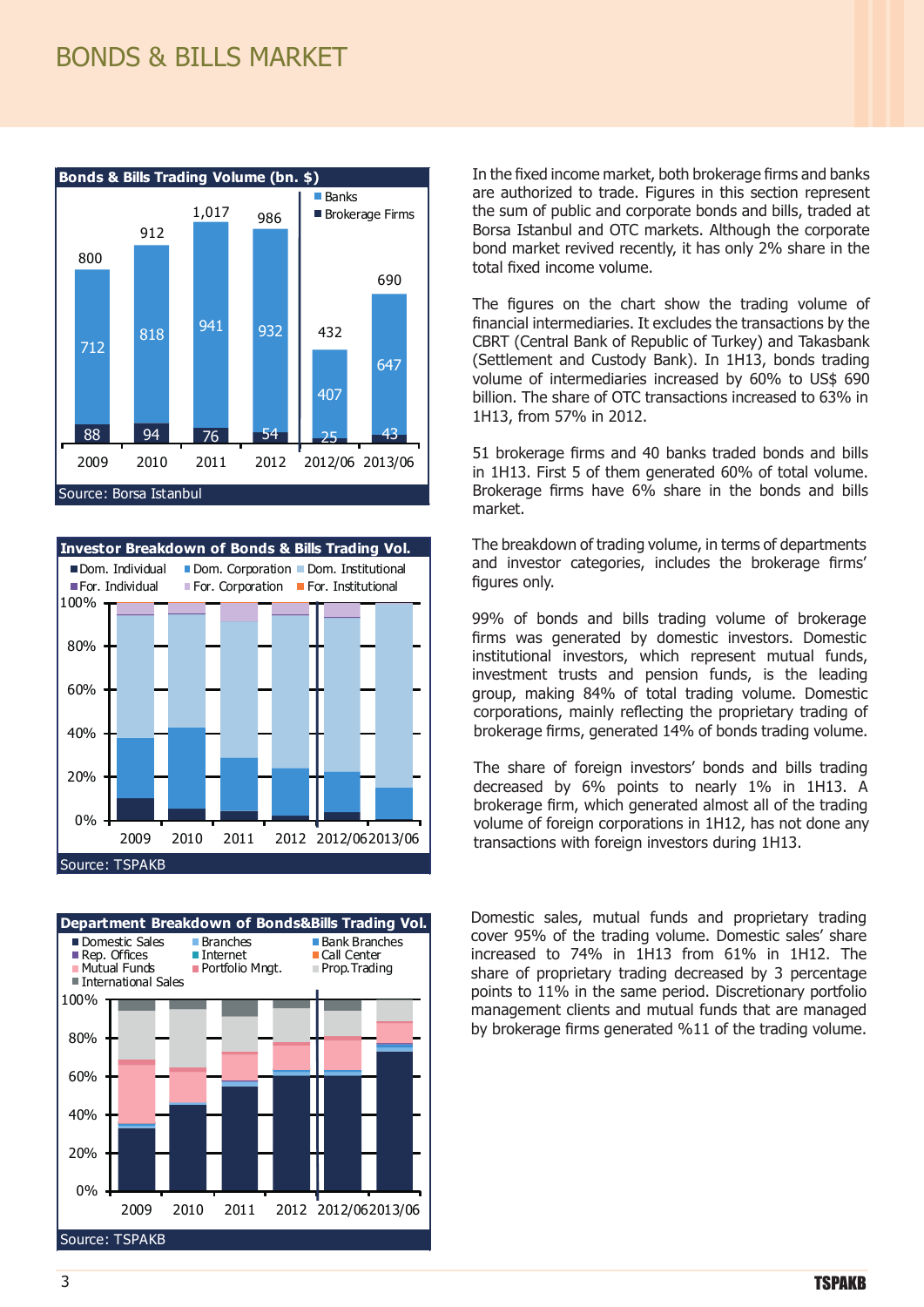





Borsa Istanbul Debt Securities Market is one of the leading organized repo markets of the world. But total repo trading volume went down by 13%, y-o-y, to US\$ 3.5 trillion in 1H13. These figures also include OTC market transactions that represent 5% of the total volume.

36 brokerage firms and 37 banks traded in the repo market in 1H13. First 5 intermediaries generated 75% of repo transactions in 1H13. Similar to bonds and bills market, banks dominate the repo market. Brokerage firms' share in total repo transactions remained stable at 10% in 1H13.

As in bonds and bills trading, the breakdown of the repo volume, in terms of departments and investor categories, includes the brokerage firms' figures only.

Domestic investors create almost the entire repo trading volume of brokerage firms. Domestic institutional investors, which mainly represent the money market mutual funds managed by brokerage firms or their affiliated portfolio management companies, are the major investor group with a share of 83%. One brokerage firm generated nearly 45% of the domestic institutional investors' repo volume.

Foreign investors' repo trading through brokerage firms is quite limited with less than 1% share. It is known that foreign investors prefer to trade fixed income instruments through banks rather than brokerage firms.

69% of repo trading was done through domestic sales department. Mutual funds and propriety trading generated 17% and %7 of the total volume respectively.

Concentration in repo transactions among brokerage firms is relatively high. A single brokerage firm generated 37% of total volume.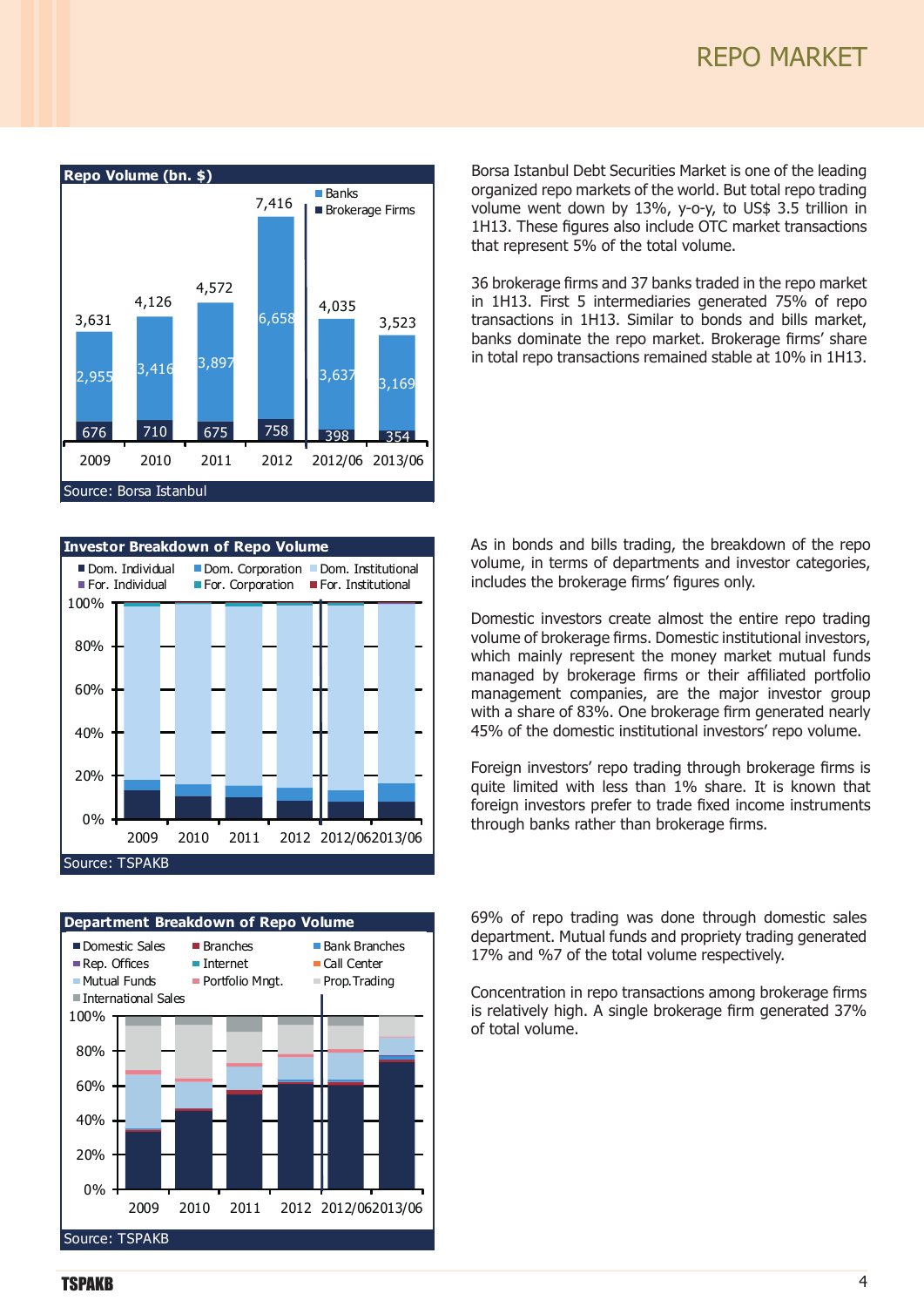#### FUTURES MARKET







In the Turkish Derivative Exchange (TurkDex), brokerage firms, derivatives brokerage firms and banks are authorized to trade. Derivatives brokerage firms are allowed to trade only in this market. However, the single derivatives brokerage firm was transformed into a brokerage firm in August 2013.

TurkDex markets merged with Borsa Istanbul as of August 5, 2013. The futures contracts are traded in the Futures and Options Market at Borsa Istanbul since then. Meanwhile, options have been traded in Borsa İstanbul since August 2012. However, those transactions are not covered in this section. The futures trading volume increased by 9% to US\$ 255 billion in the first half of 2013. 81 brokerage firms, 1 derivatives brokerage firm and 11 banks traded in this market in 1H13. Contrary to the fixed income market, brokerage firms dominate the market with an 86% trading share. First 6 institutions (4 brokerage firms and 2 banks) generated 42% of total futures trading volume in 1H13.

The breakdown of the futures trading volume includes the brokerage firms and the derivatives brokerage firm's statistics only. Domestic individual investors are the major group with a share of 65% in brokerage firms' futures transactions in 1H13. Their share rose by 3 percentage points y-o-y. Trading volume is still driven by domestic individuals as in the equity market.

Domestic corporations' (mainly reflecting the proprietary trading of brokerage firms) market share fell by 6 percentage points to 11%. Domestic institutional investors' share is rather limited at 4%. Foreign investors' share in the trading volume increased to 21% in 1H13 from 18% in the previous year. The share of foreign investors was around 20% before the global crisis. The figure in 1H13 is the highest since 2007. Meanwhile, concentration in foreign investors' futures trading volume is high. Three brokerage firms generated 61% of the foreign investors' futures trading volume.

Although its share has been falling since last year, as in equity trading, the internet transactions are well ahead of other departments in futures trading with a share of 32%. The share of internet transactions in the futures market exceeds that of the equity market.

The domestic sales department, representing the headquarters of brokerage firms, generated 14% of the futures trading volume in 1H13. The share of the domestic sales department was 11% in 1H12.

In the first half of 2013, 22% of futures transactions have been done through brokerage firms' branches, representative offices and bank branches. 9% of total volume belongs to the brokerage firm's trading on its own accounts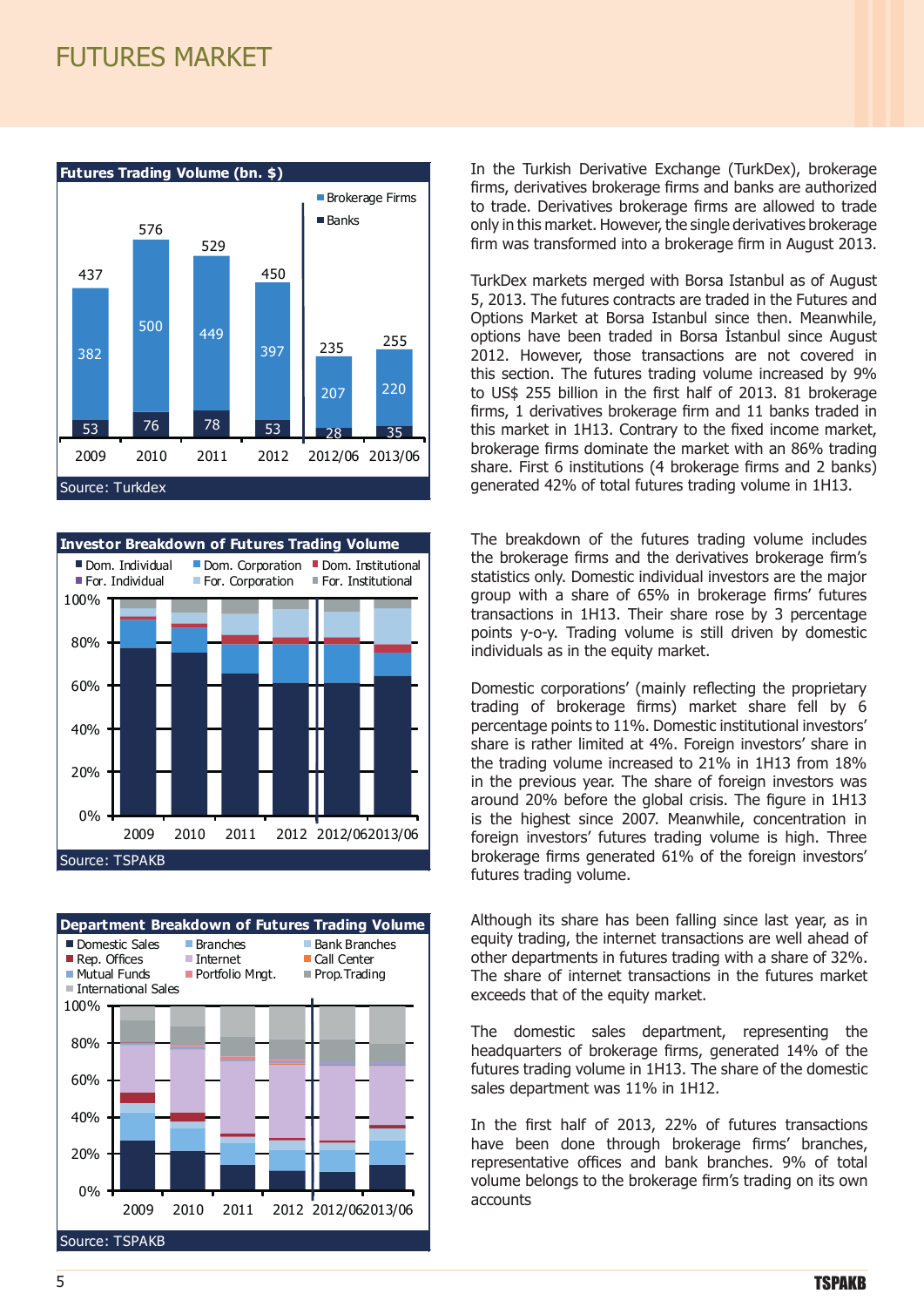#### LENDING, BORROWING, & MARGIN TRADING



Takasbank (Istanbul Settlement and Custody Bank) operates the Securities Lending and Borrowing Market. Equities listed on Borsa İstanbul are classified under A, B and C groups, according to the CMB's criteria since 2010. Only the equities classified as A group can be used for short selling and margin trading.

As of end 1H13, 313 equities were subject to borrowing and lending transactions out of a total of 399. The volume of these transactions increased by 37% to US\$ 953 million in 1H13.





The short selling transactions were on a down trend between the years 2010 and 2012. That was caused by the CMB's measures to limit the short selling operations. In 1H13, short selling volume rose by 163% to US\$ 24 billion from US\$ 9 billion in 1H12.

The initial margin ratio was reduced to 50% from 70% in July 2012. In addition to this, the introduction of derivative contracts on major stocks created arbitrage opportunities with the short selling transactions. Therefore, short selling volume soared in the first half of the year. The share of short selling in total trading volume also went up to 10% in 1H13. It was around 6% in the previous years.

64 brokerage firms have margin-trading customers as of 1H13. Outstanding loan size went up by 5% y-t-d and reached US\$ 627 million. Around 10,500 investors borrowed for their equity transactions. Average loan size per investor is roughly US\$ 60,000.

**TSPAKB**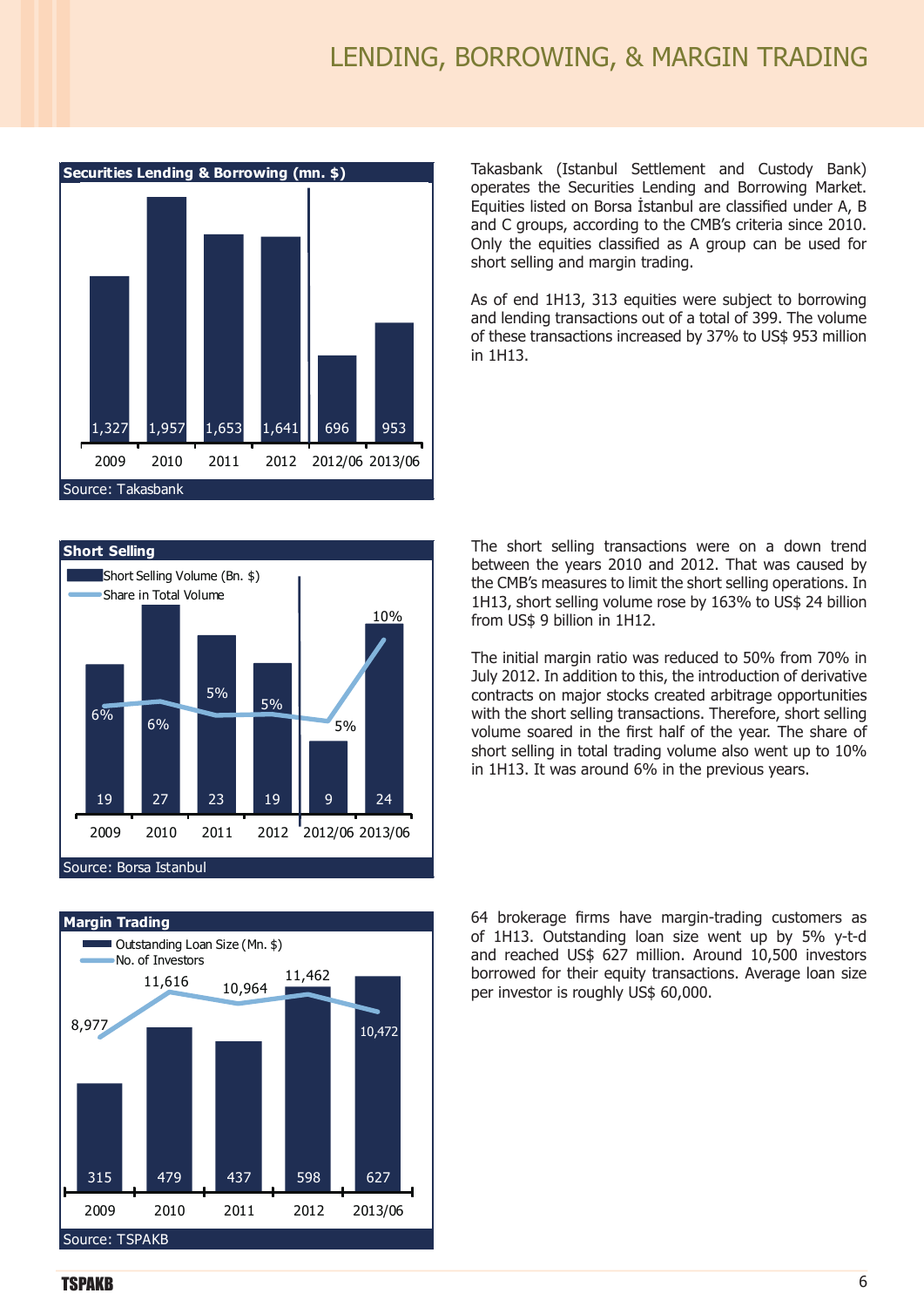#### CORPORATE FINANCE







The global financial crisis limited the number of public offerings and in 2009 there were only two IPOs amounting to US\$ 76 million. With favourable market conditions and the support of the IPO campaign, the primary market revived in 2010. The recovery continued in terms of numbers, but the value fell sharply by 61% in 2011 and %57 in 2012. The average IPO size decreased to US\$ 31 million in 2011 and to US\$ 12 million in 2012.

In 1H13, 12 IPOs took place with a total size of US\$ 693 million. Within 12 IPOs, 4 companies were listed on the Emerging Companies Market. In addition, 3 real estate investment trusts went public in 1H13. The issue sizes of the two biggest IPOs, Pegasus Airlines and Halk REIT were US\$ 361 million and US\$ 142 million respectively.

Following the revisions in relevant regulations to revive the market and the declining interest rates, the corporate bond market almost exploded since 2010.

In 1H13, 146 bonds were issued with a size of US\$ 14 billion. Major issuers were banks.

Corporate finance services are provided by brokerage firms, as well as consultancy companies. This section covers only the corporate finance activities of brokerage firms. 27 brokerage firms were active in this market in 1H13.

In the first half of 2013, the number of finalized transactions increased to 221, compared with 165 in 1H12. There is a sizeable y-o-y increase in bond issuance in 1H13. 146 bond issuances were finalized in 1H13 versus 68 in 1H12. The brokerage firms completed 22 corporate actions (5 capital increases and 17 dividend payments) in 1H13, versus 43 in 1H12. Additionally, 12 M&A projects, 5 of which were buy-side, were finalized. Other consultancy deals (22) were mainly valuation services and almost half of them belongs to a single brokerage firm.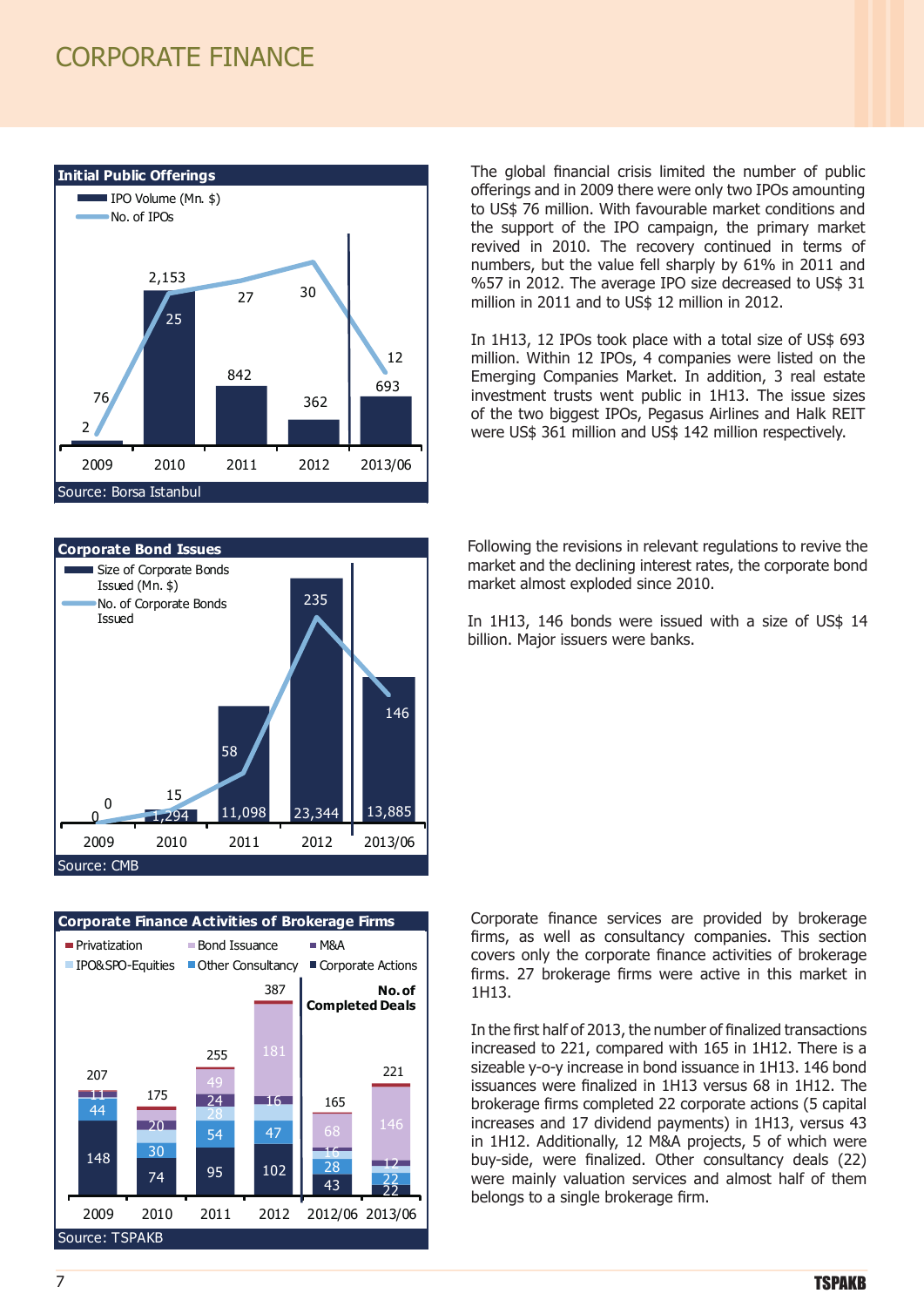#### ASSET MANAGEMENT & BRANCH NETWORK







Asset management services are provided by portfolio management firms and brokerage firms. Total assets under management by professionals is around US\$ 39 billion as of 1H13.

35 brokerage firms were offering asset management services as of 1H13. The number of investors increased to 2,550 and the assets under management increased by 13% to US\$ 2.6 billion in 1H13 from US\$ 2.3 billion at the end of 2012. Two thirds of this portfolio belongs to fixed income funds, most of which are money market funds. Managed equity funds have 9% (US\$ 225 million) share of total assets under management.

The data for portfolio management firms has been gathered from the Capital Markets Board. 36 portfolio management companies were active in the market as of end 1H13. The number of investors at portfolio management companies slightly increased to 2,514 in 1H13, and total assets under management improved by 29%, y-o-y, to US\$ 36 billion. 588 institutional investors own 89% of this amount.

Average portfolio of institutional investors is around US\$ 12 million in brokerage firms, versus US\$ 54 million in portfolio management companies.

Brokerage firms may reach investors through bank branches, own branches and representative offices in addition to the headquarters.

Branches and representative offices are owned and staffed by brokerage firms. Bank branches are also used as sales agents, based on agreements between the banks and the brokerage firms. As of end 1H13, 54 brokerage firms have at least one of the three types of branch network.

In 2010, the number of branches and representative offices increased for the first time since 2006. The increase continued in 2011 and 2012. The number of representative offices rose to 72 in 1H13, from 66 at the end of 2012, thanks to brokerage firms that are specialized in forex trading. On the other hand, the number of branches decreased to 159 from 161 in the same period. The number of bank branches continued to increase and reached 6,764 in the first half of the year from 6,684 at the end of 2012.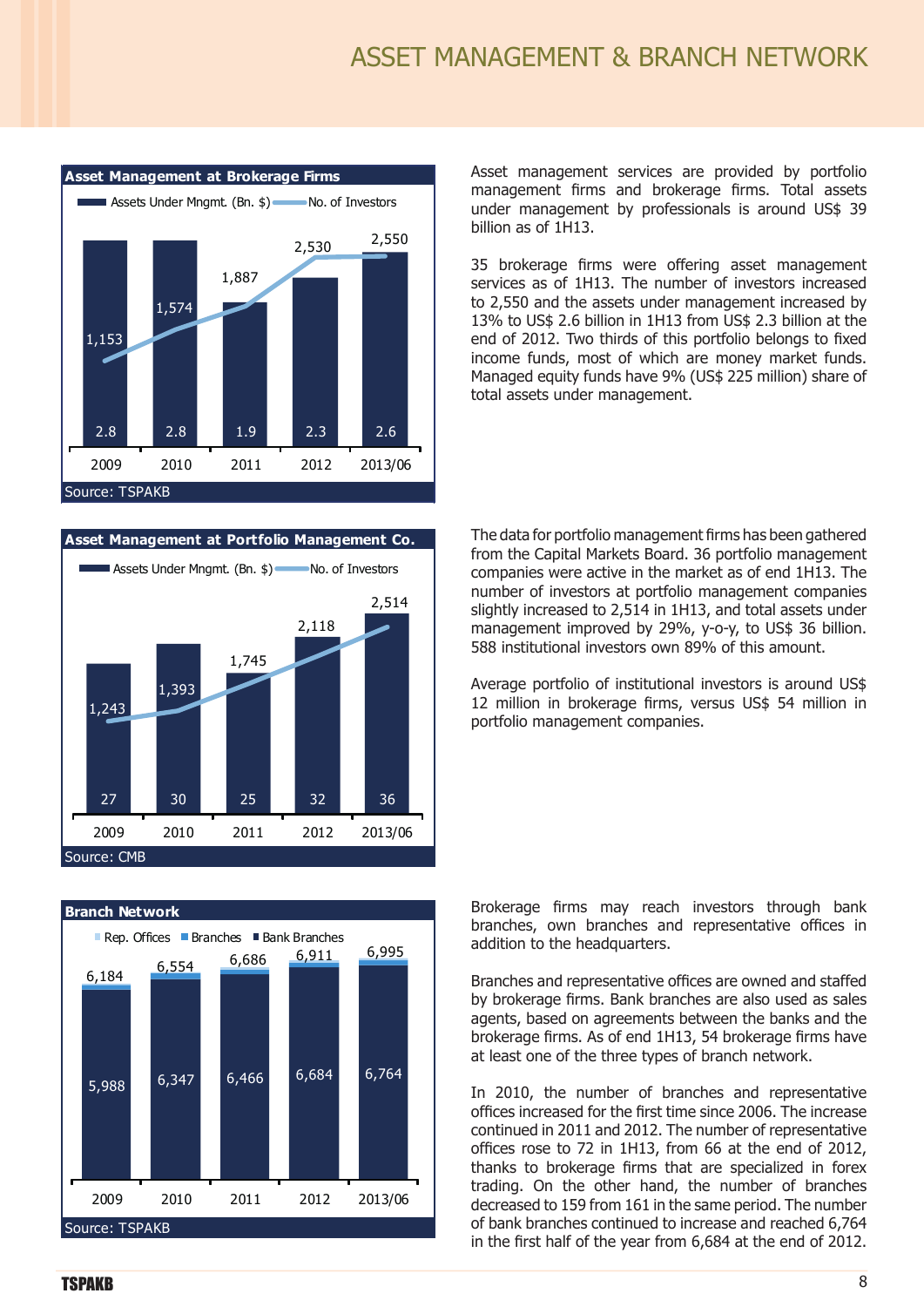#### **EMPLOYEES**







Between 2004 and 2007, brokerage firms employed around 5,900 personnel. Amidst the global crisis, brokerage firms reduced the headcount to 4,700 in two years. Thanks to the market recovery, the number of employees started to rise since 2010. As of June 2013, brokerage firms are employing 5,395 professionals versus 5,258 as of end-2012. The increase in the number of employees is mainly due to new brokerage firms entering the market. These firms are focused on leveraged trading. In 1H13, two new brokerage firms went into operation. The average number of employees at a brokerage firm is 56.

The education level of the sector has been increasing. The share of employees that have at least a graduate diploma increased to 74% in 1H13 from 71% in 2009. Moreover, post-graduate segments' weight increased by 2 percentage points to 14% as compared to end-2009.

In 1H13, 45% of the employees are between 31 and 40 years of age. 27% of the employees are aged between 41 and 50, versus 18% in 2009. The industry is getting older.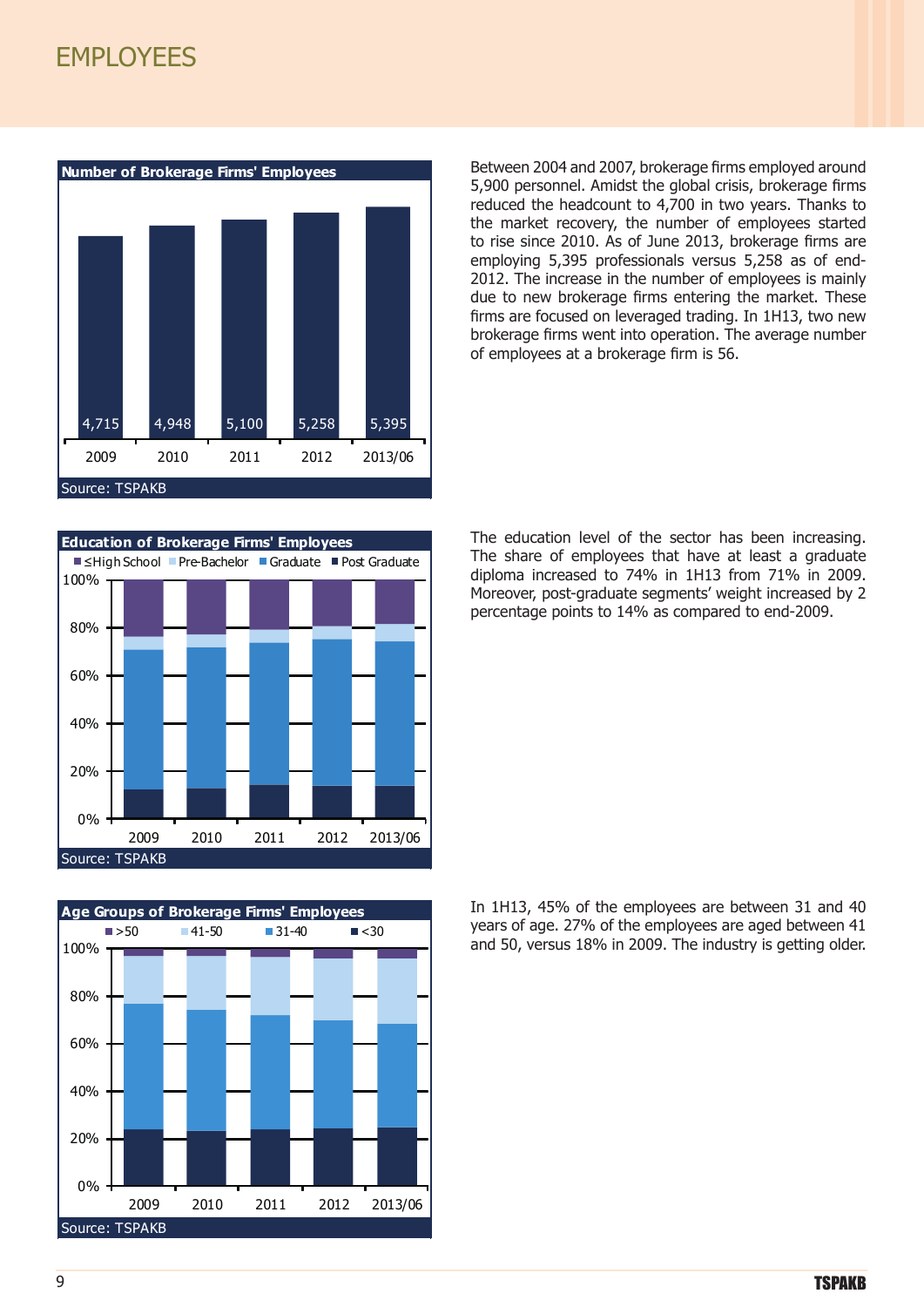





Stand-alone financial statements, prepared according to the International Financial Reporting Standards (IFRS), were collected from 96 brokerage firms in the first half of 2013. At the end of June 2013, brokerage firms' total assets surged by 25%, y-o-y, to reach US\$ 6.4 billion. Total assets were around US\$ 4 billion in 2009. The bulk of assets continue to be in liquid assets. Cash and cash equivalents composed 52% of total assets. Shareholders' equity of the industry is US\$ 1.6 billion, equaling to 26% of total liabilities. It was over 36% as of end 2009. The decline in the equity's share is due to the rising short term debt. Short term liabilities (74%) are related to overnight borrowings and settlement dues. 2 brokerage firms account for 68% of the overnight borrowings of the brokerage industry. Financial table details of these brokerage firms suggest that, they borrow short term from money market and invest in bank deposits, derivatives and other financial instruments. In fact, this is the main reason behind the sharp growth of the balance sheets of the brokerage industry in the last years.

As of end-June 2013, brokerage firms' total revenues increased by 14% to US\$ 378 million. Operating profits of the industry increased by 14% to US\$ 69 million.

The net profits decreased to US\$ 110 million in the first half of 2013 from US\$ 126 million in the first half of 2012. Negative effect of the lower financial profits owing to one brokerage firm's less profitable swap operations deteriorated the bottom-line.

Brokerage firms generate revenues from brokerage commissions, services, proprietary trading and other operations.

Brokerage commissions increased by 12% y-o-y to US\$ 190 million in 2013/06. As of end-June 2013, 50% of total revenues came from brokerage commissions.

Brokerage commissions are followed by revenues from services (21%), which refer to corporate finance and asset management activities.

The increase in the share of proprietary trading profits from 5% in 2011 to 18% in the first half of 2013 is due to leveraged FX trading. Since August 2011, forex trading can only be done by brokerage firms. The share of other revenues, including mainly interest income and dividends received, increased by 6 percentage points to 10% y-o-y.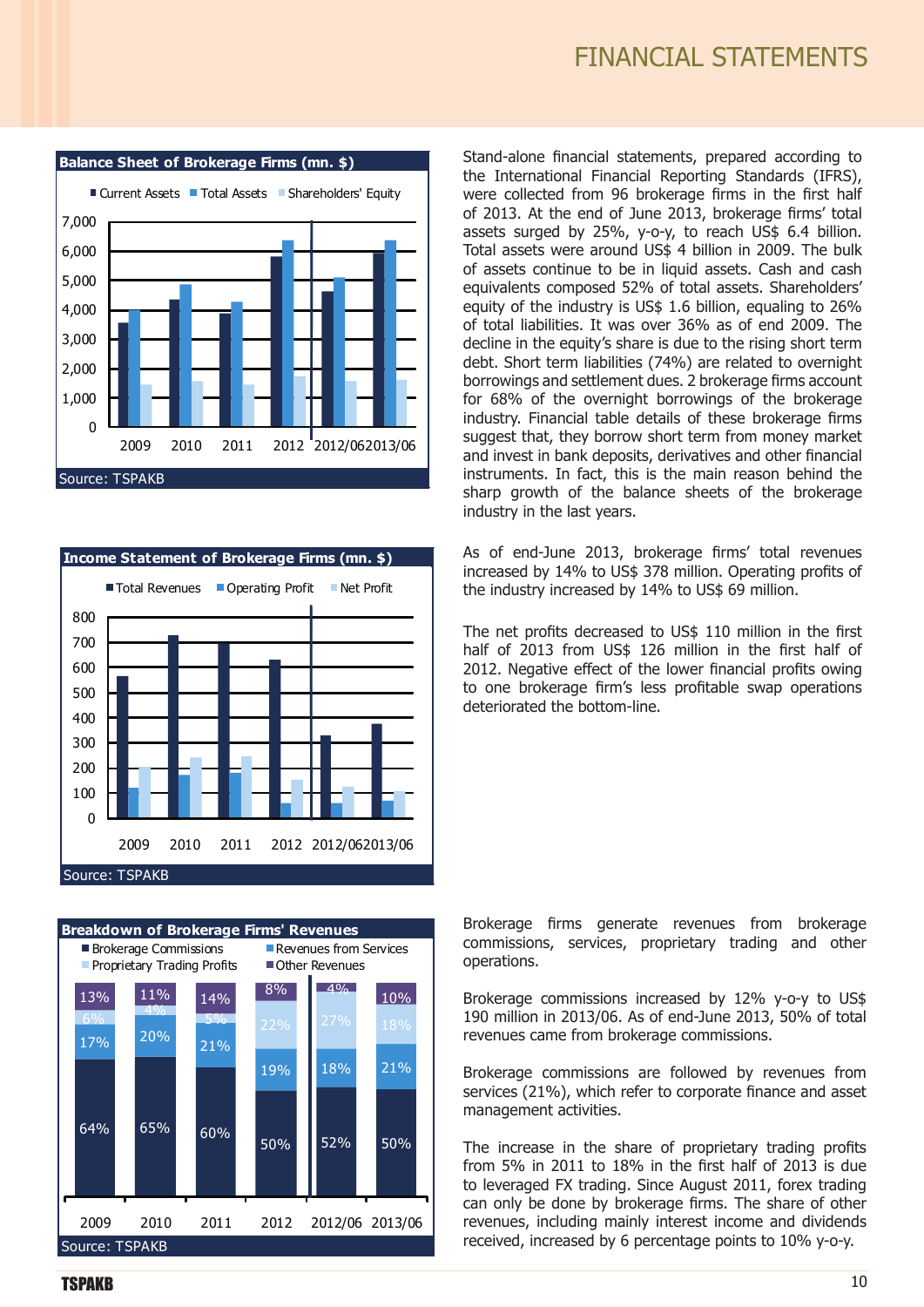#### FINANCIAL STATEMENTS







Brokerage firms earned US\$ 190 million in brokerage commissions. In the first half of 2013, total commission revenues increased by 12% y-o-y, on the back of rising equity trading volume. Commissions on equity trading form 80% of total commissions. Equity trading volume of brokerage firms (US\$ 470 billion) increased by 33% in the first half of 2013. Meanwhile, commissions on equity trading improved by only 13% to US\$ 152 million. Effective commission rate on equity trading is calculated by the net amount left to the brokerage firm, excluding rebates to clients and revenue sharing with the sales agents. As of end-June 2013, the effective commission rate decreased to 0.035% compared to 0.040% a year ago. It was 0.050% as of end 2009. Please note that this should not be interpreted as the rate charged from the client. Brokerage firms generated 17% of their commissions from derivatives trading. Commissions from derivatives trading remained nearly the same in US\$ terms in the first half of 2013. The effective commission rate for those transactions was 0.016% in 2013/06 compared to 0.018% in 2012/06.

Revenues from services cover mainly asset management and corporate finance fees. "Others" refers to fees charged on custody services, other consultancy services, as well as money and securities transfers. Service revenues recorded US\$ 78 million, up 33% as compared to 2012/06.

Total assets under brokerage firms' management increased by 22%, y-o-y, in the first half of 2013. Revenues from asset management increased by 57% to US\$ 16 million y-o-y. The higher increase in revenues is due to one brokerage firms' earnings. This firm is mainly marketing foreign funds to its customers.

Corporate finance activities' share reached 51% of revenues from services with the contribution of the revenues from public offerings. Brokerage firms earned US\$ 25 million on public offerings.

Brokerage firms' proprietary trading profits decreased to US\$ 70 million as of end-June 2013 down from US\$ 89 million in the previous year.

The leveraged FX trading became the major source of proprietary trading revenues. The profits from leveraged FX trading recorded US\$ 50 million in the first half of 2013. On the other hand, the profits from derivatives trading decreased to US\$ 10 million in the first half of 2013 from US\$ 46 million, owing to one brokerage firm's transactions.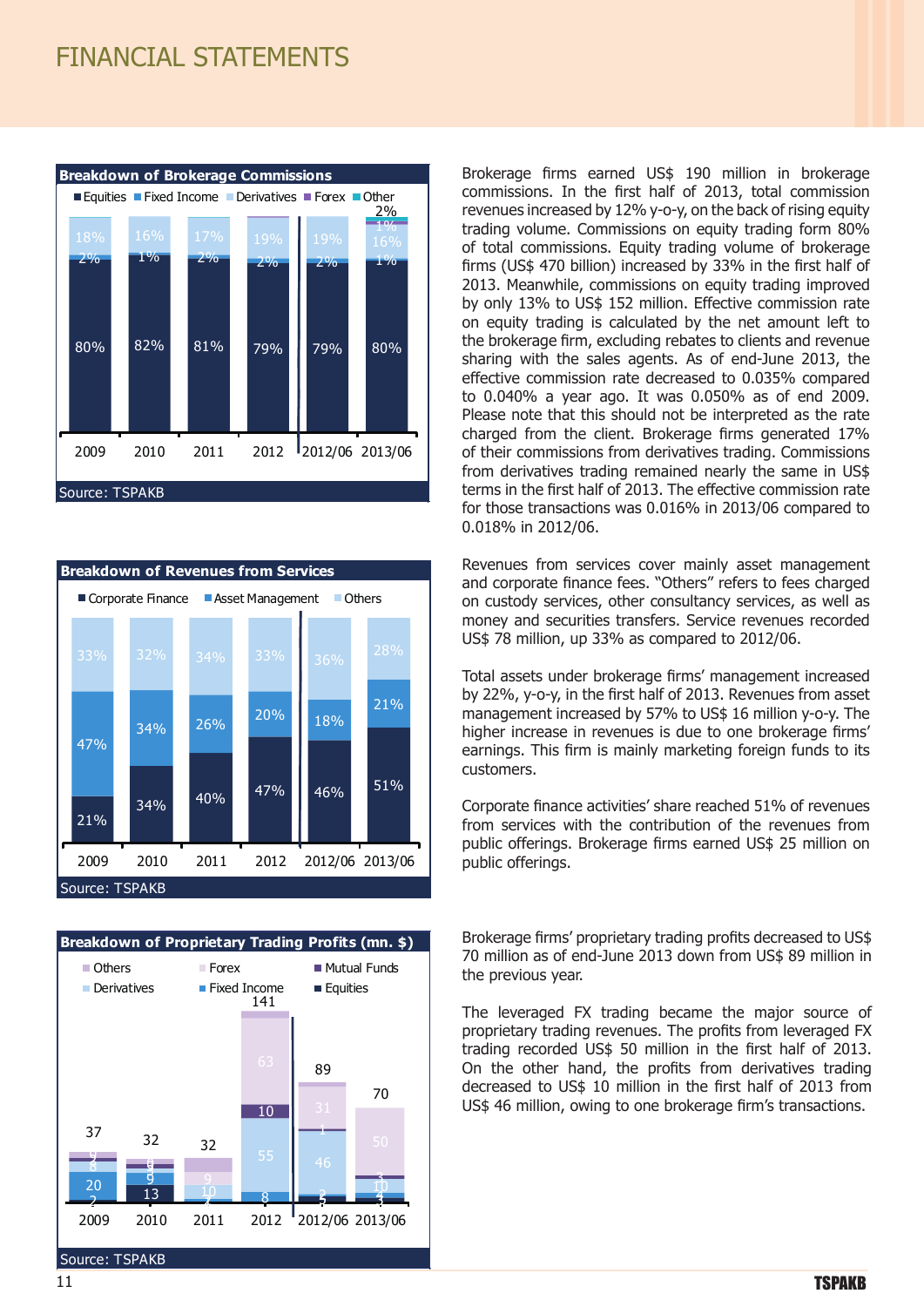| <b>Breakdown of Other Revenues</b> |       |                        |                 |  |
|------------------------------------|-------|------------------------|-----------------|--|
| (Mn. \$)                           |       | 2012/06 2013/06 Change |                 |  |
| Other Revenues                     | -32.6 |                        | $-1.3 - 96.1\%$ |  |
| Int. Rec. from Customers           | 45.2  |                        | 40.4 - 10.7%    |  |
| <b>Total</b>                       | 12.6  |                        | 39.1 209.9%     |  |
| Source: TSPAKB                     |       |                        |                 |  |

In 2013/06, other revenues increased by 210% to US\$ 39 million.

Interests received from customers, including margin trading and short selling, decreased by 11% to US\$ 40 million as of June 2013.

Due to the reduction of a brokerage firm's proprietary margin trading loss, other revenues totaled US\$ 39 million.



| <b>Breakdown of Brokerage Firms' Profits</b> |                 |         |               |
|----------------------------------------------|-----------------|---------|---------------|
|                                              | 2012/06 2013/06 |         | <b>Change</b> |
| No. of Profit Makers                         | 56              | 57      | 1.8%          |
| No. of Loss Makers                           | 40              | 39      | $-2.5%$       |
| Total Profit (Mn. \$)                        | 140.5           | 123.8   | $-11.9%$      |
| Total Loss (Mn. \$)                          | $-13.9$         | $-14.0$ | 0.5%          |
| <b>Net Profit/Losses</b>                     | 126.6           | 109.8   | $-13.3%$      |
| Source: TSPAKB                               |                 |         |               |

In the first half of 2013, operating expenses of the brokerage industry increased by 11% y-o-y to US\$ 315 million. 52% of the expenses correspond to employee compensation (including social security payments, health insurance and alike). The average monthly cost of an employee increased by 5% to US\$ 5,141 in 2013/06, from US\$ 4,885 in 2012/06.

Trading and settlement costs were increased by 14% to US\$ 22 million in the first half of 2013. Administrative and depreciation expenses, which include office rents, other infrastructure expenses and depreciation, represent 28% of total expenses.

The brokerage firms' aggregate net profits decreased by 13% in the first half of 2013. 57 brokerage firms recorded a profit of US\$ 124 million, while 39 brokerage firms posted aggregate losses of US\$ 14 million. The most profitable brokerage firms' profit was US\$ 27 million, whereas the highest loss incurred by a brokerage firm was US\$ 2 million.

| <b>Brokerage Firms' Profitability</b> |       |                        |          |
|---------------------------------------|-------|------------------------|----------|
|                                       |       | 2012/06 2013/06 Change |          |
| ROE                                   | 13.1% | 8.1%                   | $-38.2%$ |
| EPS (TL)                              | 0.23  | 0.14                   | $-39.1%$ |
| Source: TSPAKB                        |       |                        |          |

Return on equity (ROE) of the sector deteriorated to 8% as of end-June 2013, versus 13% as of end June-2012. Similar trend could be observed in the earnings per share (EPS). EPS dropped to TL 0.14 in the first half of 2013, from TL 0.23 in the first half of 2012.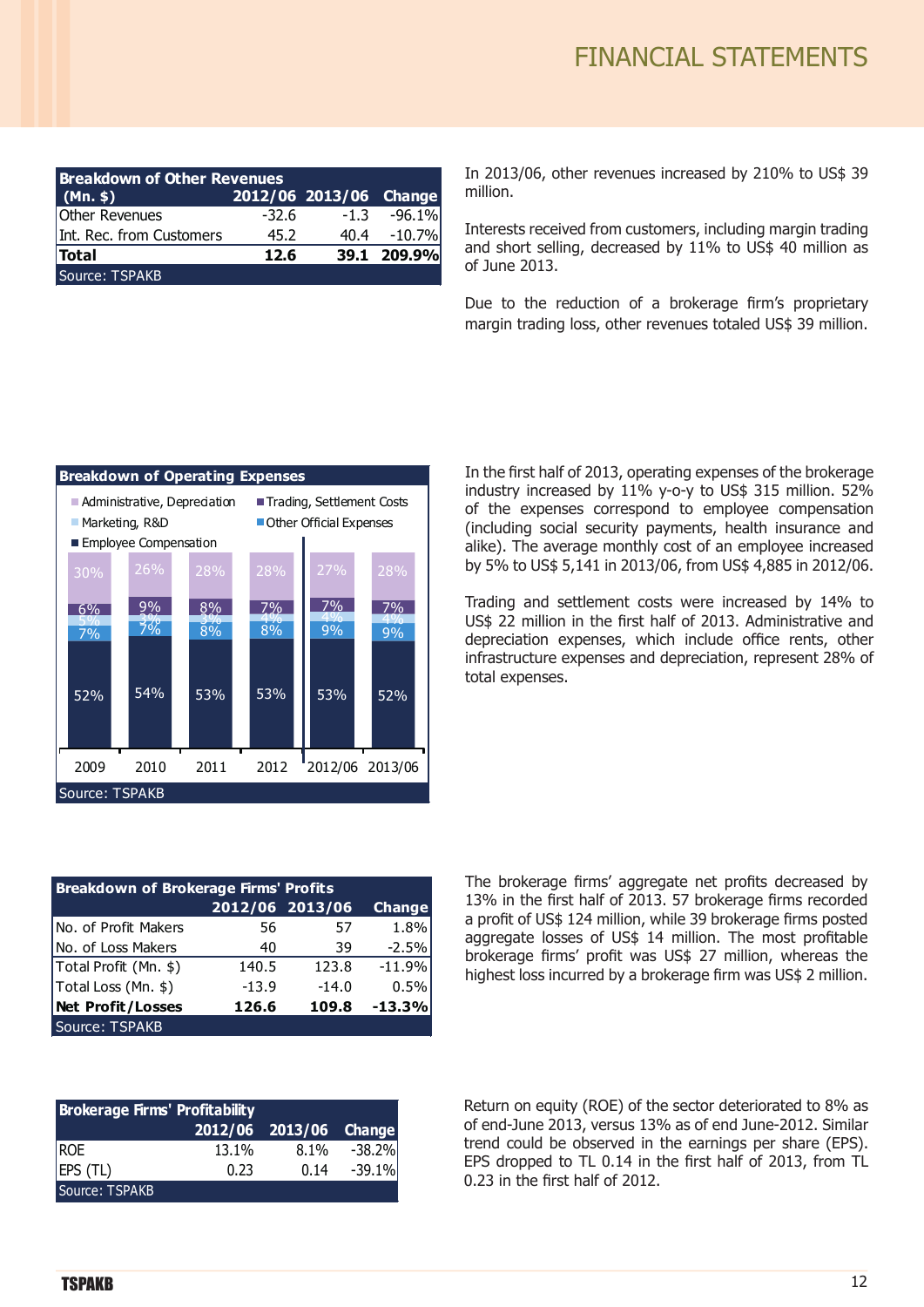#### **INVESTORS**



| <b>Number of Equity Investors</b> |         |         |         |
|-----------------------------------|---------|---------|---------|
| (thou.)                           | 2011    | 2012    | 2013/06 |
| <b>Domestic Investors</b>         | 1,090.1 | 1,080.3 | 1,097.0 |
| Dom. Individuals                  | 1,086.4 | 1,075.4 | 1,091.4 |
| Dom. Corporations                 | 3.2     | 4.3     | 5.0     |
| Dom. Institutionals               | 0.5     | 0.6     | 0.6     |
| <b>Foreign Investors</b>          | 7.7     | 8.3     | 8.8     |
| For. Individuals                  | 4.5     | 4.8     | 5.2     |
| For. Corporations                 | 1.1     | 1.3     | 1.3     |
| For. Institutionals               | 2.1     | 2.2     | 2.3     |
| <b>Total</b>                      | 1,097.8 | 1,088.6 | 1,105.8 |
| Source: CRA                       |         |         |         |

| <b>Equity Ownership</b>   |        |         |         |
|---------------------------|--------|---------|---------|
| mn. \$                    | 2011   | 2012    | 2013/06 |
| <b>Domestic Investors</b> | 29,966 | 40,884  | 38,735  |
| Dom. Individuals          | 16,984 | 21,226  | 20,111  |
| Dom. Corporations         | 10,001 | 14,900  | 13,814  |
| Dom. Institutionals       | 2,982  | 4,758   | 4,810   |
| <b>Foreign Investors</b>  | 49,235 | 79,056  | 70,454  |
| For. Individuals          | 196    | 260     | 282     |
| For. Corporations         | 14,399 | 23,459  | 19,149  |
| For. Institutionals       | 34,640 | 55,337  | 51,023  |
| <b>Total</b>              | 79,201 | 119,940 | 109,189 |
| Source: CRA               |        |         |         |

As of end May 2013, total savings in Turkey increased by 1% y-o-y to US\$ 674 billion. In TL terms, total savings went up by 7% in the same period. Domestic residents hold 78% of the total savings.

Bank deposits continued to be the major component in savings. Investors hold US\$ 417 billion in bank deposits as of end May 2013. Total investments in equities decreased by 3% to US\$ 117 billion in the first six months of 2013. The shares of the fixed income securities and mutual funds in total savings remained unchanged, at 16% and 4% respectively.

The number of investors with equity holdings increased to 1.1 million with the participation of around 16,500 new domestic individuals in the first six months of 2013. Number of domestic corporations increased by 700 in the same period.

Although the number of foreign investors continued to increase, they represent less than 1% of the investor base.

Both global and local developments improved the total equity holdings in 2012. Total portfolio size increased to US\$ 120 billion at the end of 2012, from US\$ 79 billion in 2011. As of end June 2013, total equity portfolio deteriorated back to US\$ 109 billion with unfavorable market conditions. Foreign investors hold 65% of the equity portfolio. Foreign institutional investors hold 47%. Foreign corporations, which include banks and brokerage firms, rank second among the foreign investors with an 18% share.

Domestic investors' share in equity holdings decreased by 4 percentage points in 2012 to 34%. In the first half of 2013, their share remained at 35%.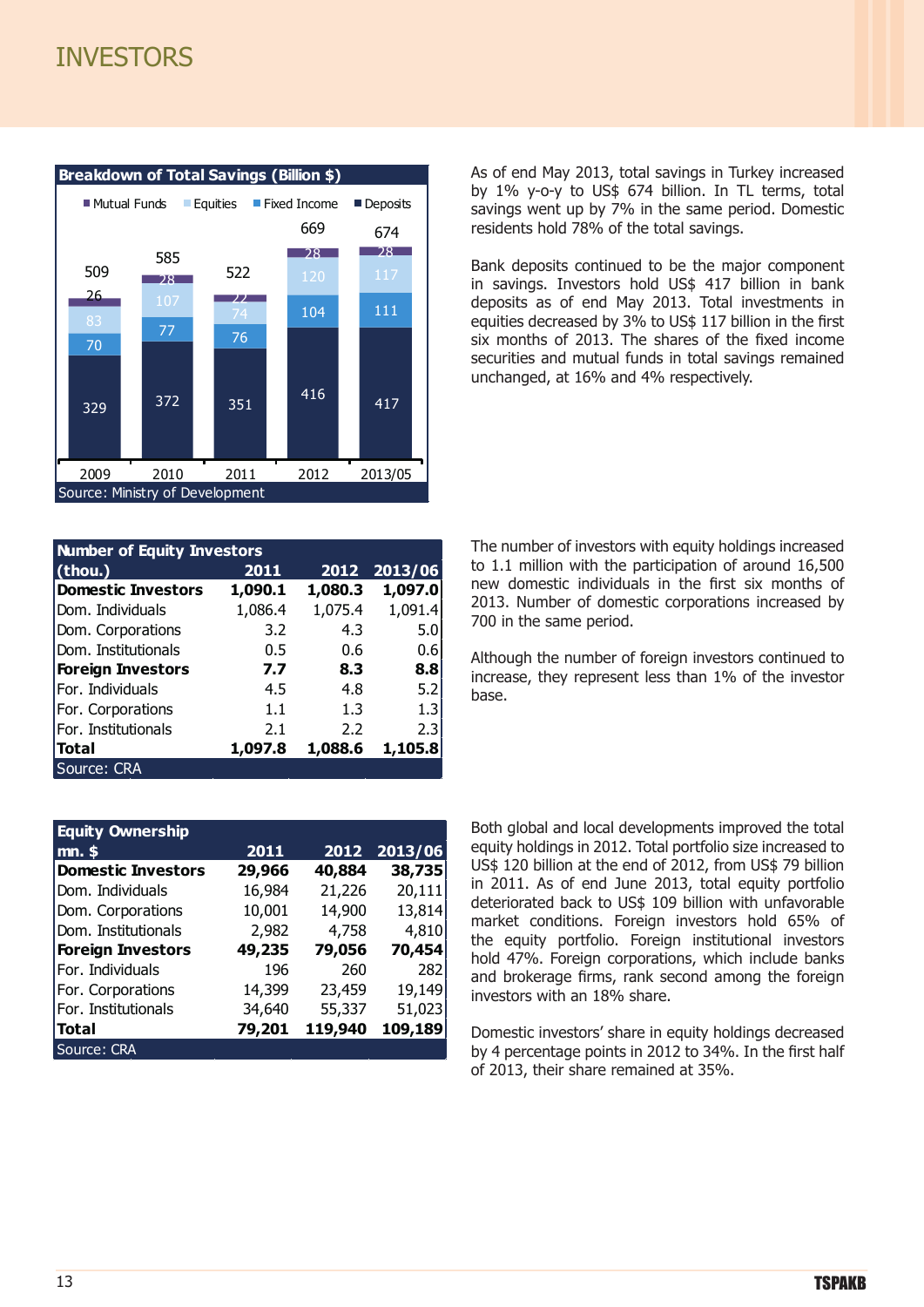#### **INVESTORS**



In 2012, foreign investors' share increased by 4 percentage points to 66% as compared to year-end 2011. As of end-June 2013, foreign investors' share slightly decreased by 1 points to 65% of the free-float Mcap.

In 2010 and 2011, foreign investors generated 16% of the trading volume. In 2012, the share of foreign investors in the trading volume slightly increased to 18%. In the first half of 2013, foreigners generated 20% of the trading volume.



**Warrant Investors** Source: CRA 5.6 5.3 9.9 2,457 1,945 3,206 2011 2012 2013/06  $\blacksquare$  Portfolio Size (mn.  $\uparrow$ ) Number of Investors Although both the number of investors and the size of corporate bond holdings rapidly increased in the last five years, in the first six months of 2013, the number of investors decreased to 173,000 from 194.000 at the beginning of the year. Their bond investments remained around \$ 16 billion in the same period.

After its inception in August 2010, investments in the warrant market reached US\$ 5.6 million as of year-end 2011. After declining to \$ 5.3 million in December 2012, the portfolio size nearly doubled to reach US\$ 9.9 million as of end June-2013. The number of warrant investors also increased to 3,206 from 1,945 in the same period.

**TSPAKB**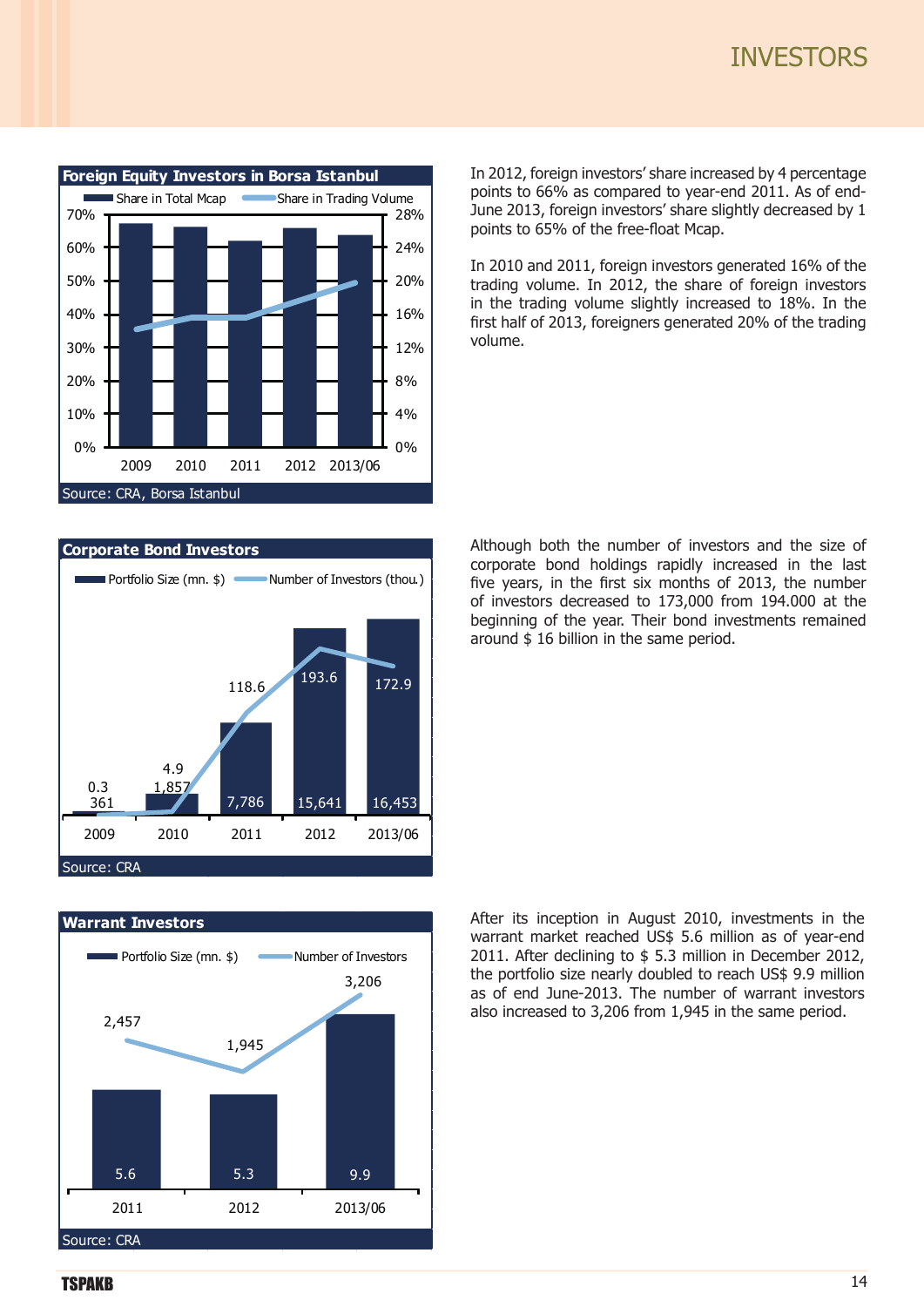#### **INVESTORS**

| <b>Breakdown of Forex Investors</b> |         |         |         |
|-------------------------------------|---------|---------|---------|
|                                     | $2011*$ | 2012    | 2013/06 |
| Total Volume (bn \$)                | 183.0   | 1,328.0 | 1,126.6 |
| <b>Domestic Investors</b>           | 100.0%  | 99.0%   | 95.3%   |
| Dom. Individuals                    | 65.0%   | 52.0%   | 57.5%   |
| Dom. Corporations                   | 35.0%   | 47.0%   | 37.7%   |
| Dom. Institutionals                 | $0.0\%$ | $0.0\%$ | 0.1%    |
| <b>Foreign Investors</b>            | $0.0\%$ | 1.0%    | 4.7%    |
| For. Individuals                    | $0.0\%$ | 1.0%    | 0.6%    |
| For. Corporations                   | $0.0\%$ | $0.0\%$ | 4.1%    |
| For. Institutionals                 | $0.0\%$ | $0.0\%$ | 0.0%    |
| <b>Total</b>                        | 100.0%  | 100.0%  | 100.0%  |
| *August-December<br>Source: TSPAKB  |         |         |         |

Forex market showed a remarkable growth, after it became regulated in September 2011. The trading volume in the forex market reached US\$ 1 trillion in the 1H13 (twice the equity trading volume and three times the derivatives trading volume).

Domestic retail investors (58%) and domestic corporations (38%) dominated the market. The high share of the domestic corporations is due to brokerage firms' hedging operations with the market makers.





Although the number of mutual fund investors decreased by 3% in the first half of 2013 to 2.8 million people, the number of mutual fund investors is almost 3 times higher than equity investors. On the other hand, total size of mutual funds increased to US\$ 19.4 billion as of end June 2013, from US\$ 17 billion at the beginning of the year.

Despite the global financial crisis, pension funds market is showing a steady growth since its inception in 2003. At the end of June 2013, the number of pension fund investors increased by 19% to 3.7 million, while the asset size reached US\$ 11.9 billion by a 4% increase.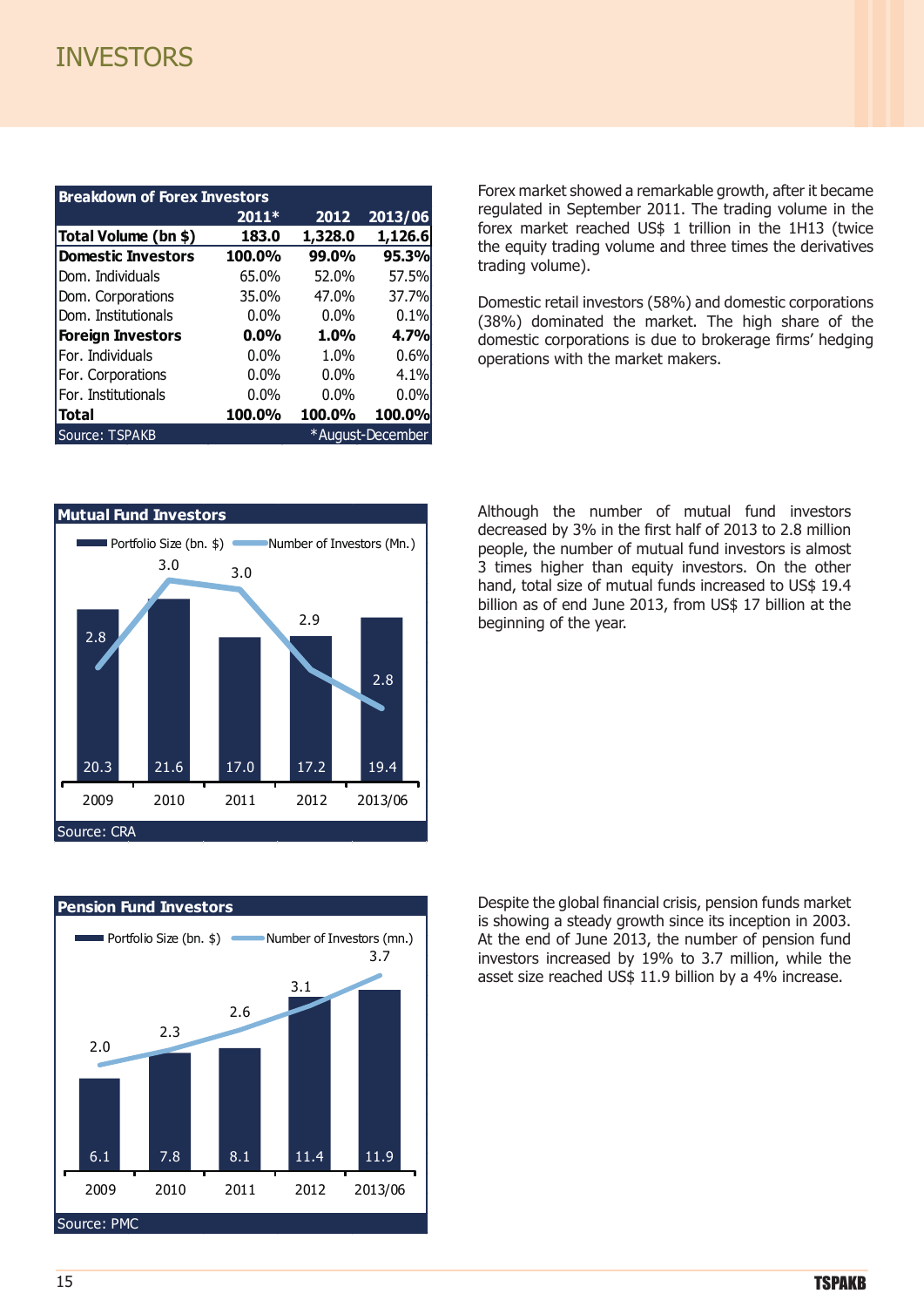#### **Capital Market Institutions**

Borsa Istanbul Capital Markets Board of Turkey Capital Markets Licensing and Training Agency Central Securities Depository Takasbank - Istanbul Settlement and Custody Bank

#### **Public Institutions**

Banking Regulation and Supervision Agency Central Bank of the Republic of Turkey Financial Crimes Investigation Board Pension Monitoring Center Undersecretariat of Treasury

#### **Professional Associations**

Association of Brokerage Firms' Managers Association of Capital Market Intermediary Institutions of Turkey Association of Publicly Traded Companies' Managers Association of Stock Market Investors Banks' Association of Turkey Corporate Governance Association of Turkey Investor Relations Association of Turkey Participation Banks' Association of Turkey Turkish Institutional Investment Managers' Association

www.borsaistanbul.com www.cmb.gov.tr www.spl.com.tr www.mkk.com www.takasbank.com.tr

www.bddk.org.tr www.tcmb.gov.tr www.masak.gov.tr www.egm.org.tr www.treasury.gov.tr

www.bakyd.org.tr www.tspakb.org.tr www.koteder.org.tr www.boryad.org www.tbb.org.tr www.tkyd.org www.tuyid.org.tr www.tkbb.org.tr www.tkyd.org.tr